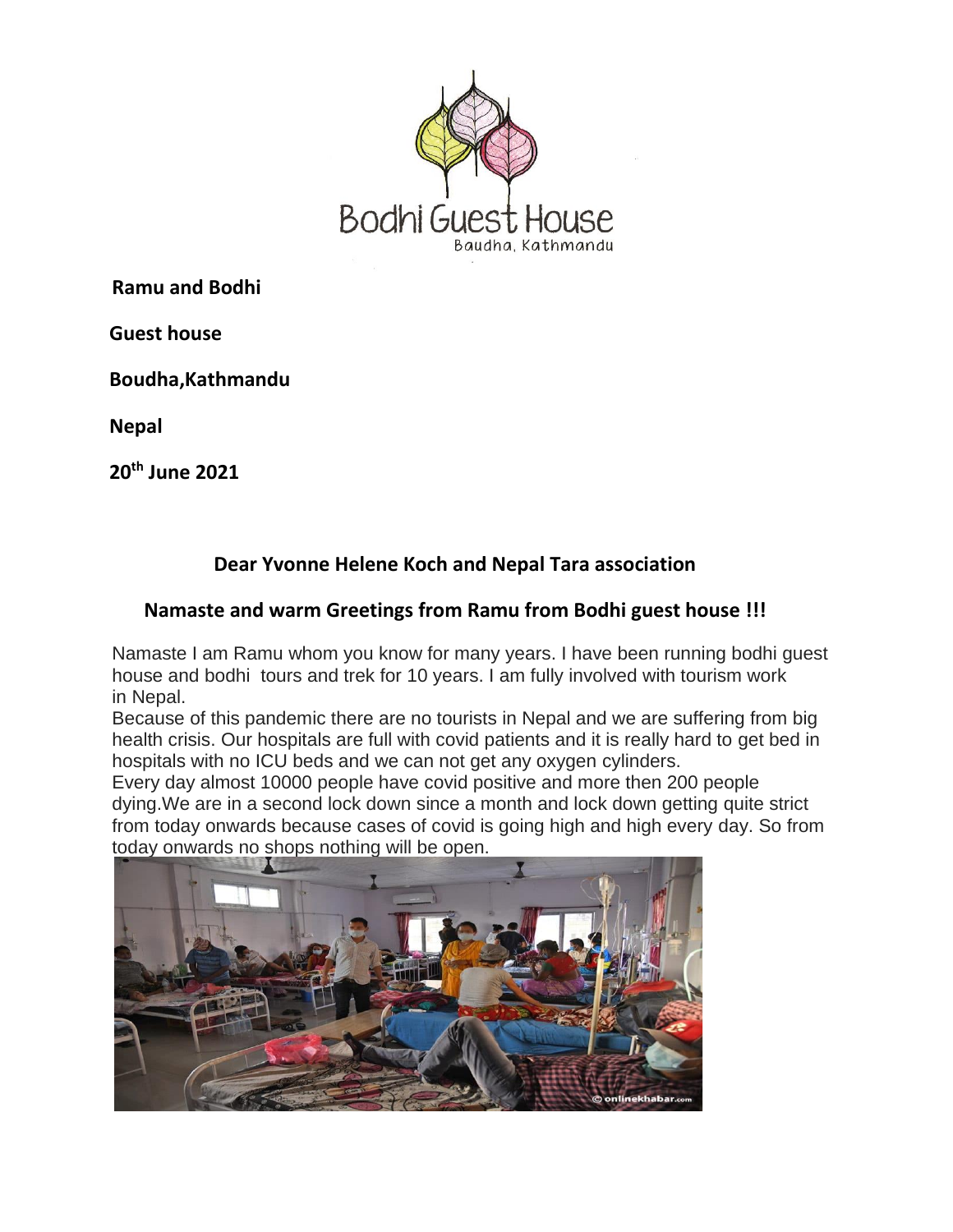



As you all know Nepal is a poor country ,Here many people are daily wage people who work in the daytime and that is enough for them for their one meal. But now they could not work but need food so government is doing nothing. Also many poor people are in the hospitals and they could not have food because all hotels and restaurants are closed. Treatment in the hospitals are quite expensive in Nepal and specially for poor people they are suffering lots. At Least if we can serve good meal for them, it can help many covid people and their family to survive and restart a new life with new beginning.

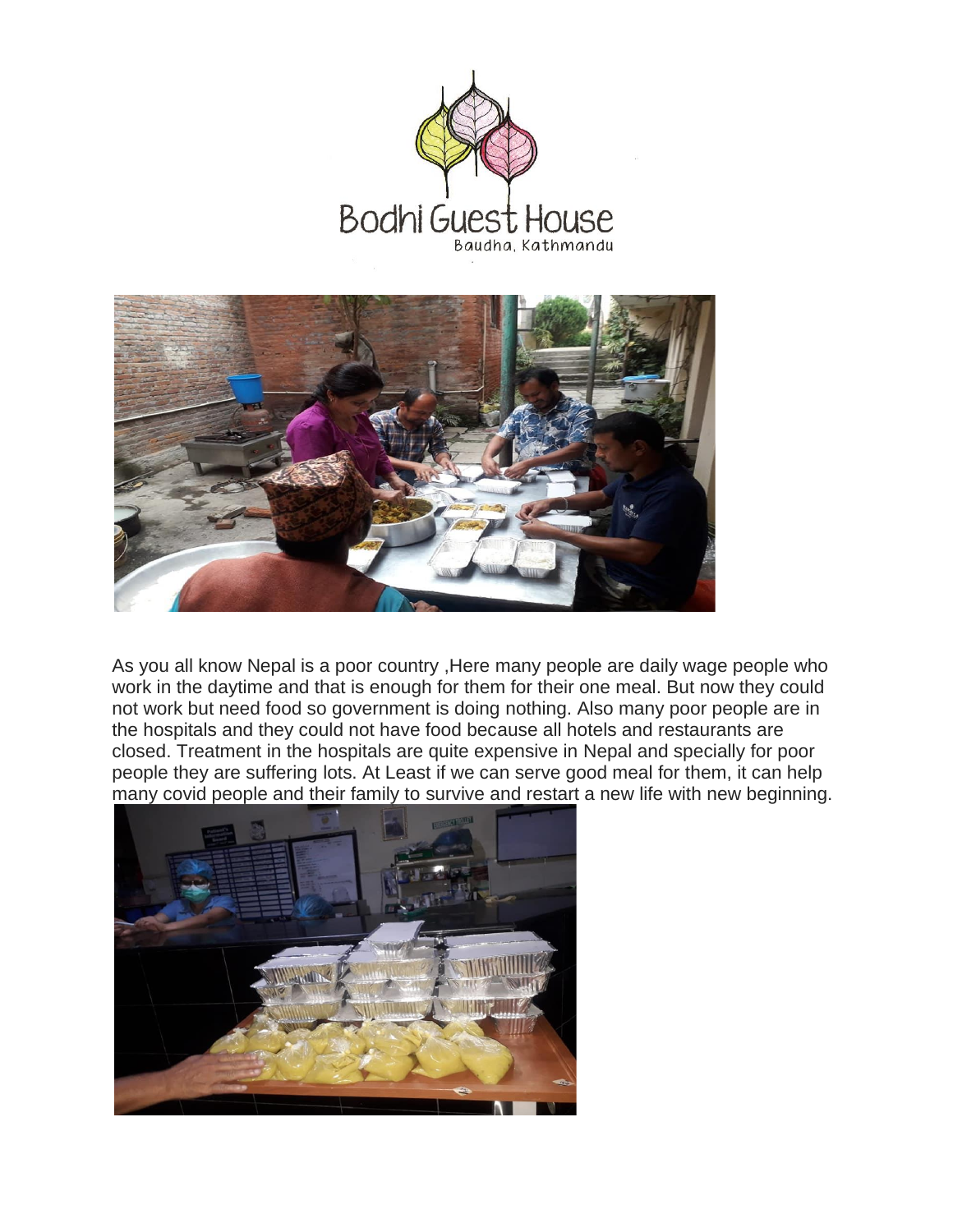

Because of lock down and covid many people are suffering food crisis specially in many covid hospital ,So we decided to serve packing food to the government hospitals where poor and hungry people comes for the treatment and could not get a chance to eat food because of poverty and no food. Also, we are planning to serve foods for beggars and daily wage people. Two to three times meal(if we cook for many people) costs around 1 swiss frank.So by 1 frank 3 people will get enough food for a day.



We would like to thank you all for your kind support for our food campaign to the needy and hungry people. Many people survived and got a new life because of our food campaign and blessing us for our good work. Thank you very very much. Here is the account details from the money we received.

| <b>Description summery</b>          | <b>Income</b><br>(NRs) | Food<br>(NRs) | Other (NRs) |
|-------------------------------------|------------------------|---------------|-------------|
| Cash from yvonne                    | 636,000                |               |             |
| rice(95 sacks each@1650rs)          |                        | 156750        |             |
| potatoes(18 sacks each@38rs)        |                        | 32148         |             |
| Lentils $(420kg@130)$               |                        | 54600         |             |
| salt (80 packet@25)                 |                        | 2000          |             |
| packing with spone (12000@2per pcs) |                        | 24000         |             |
| oil(80ltr@276 per ltr)              |                        | 22080         |             |
| pumpkins $(400kg@55)$               |                        | 22000         |             |